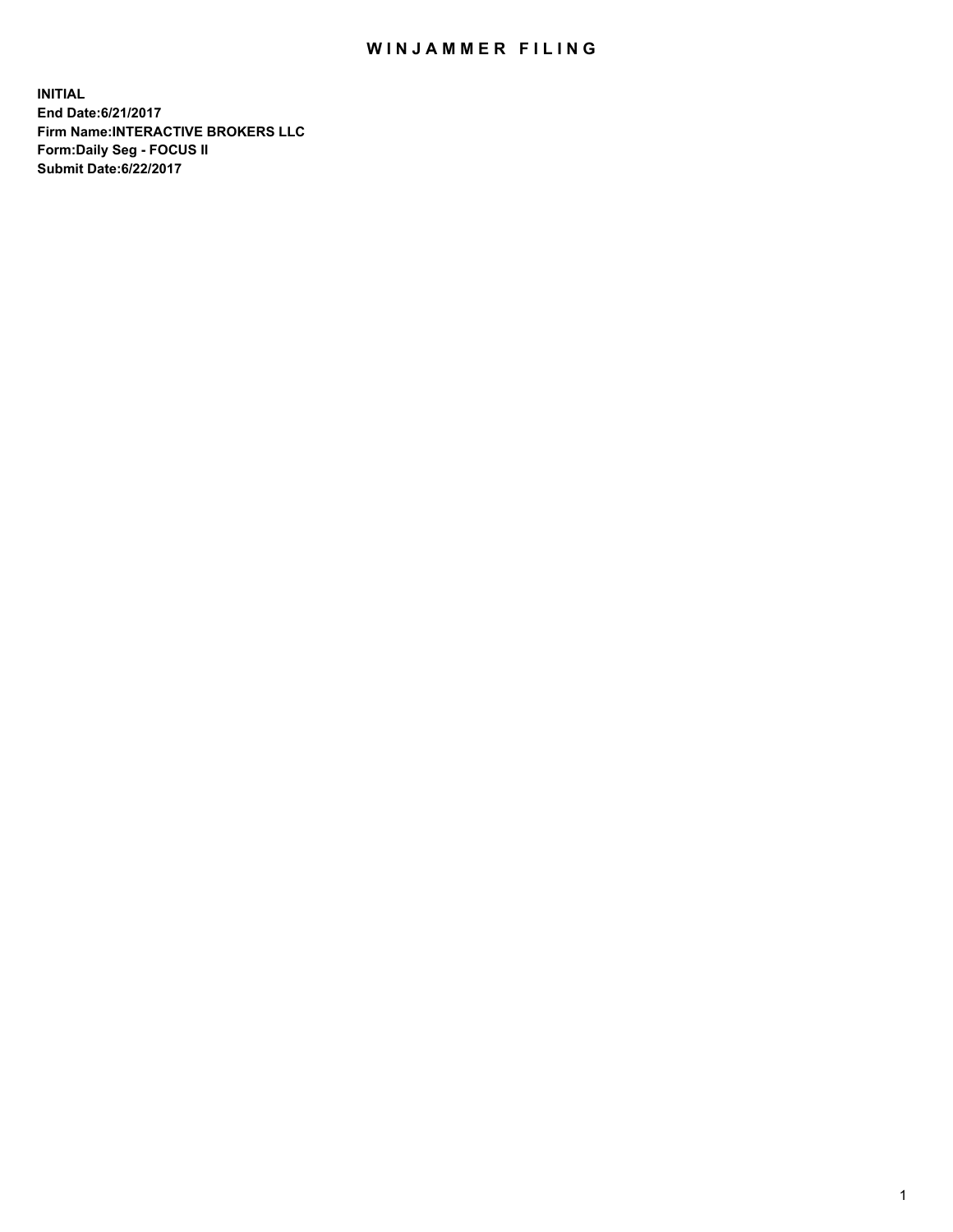## **INITIAL End Date:6/21/2017 Firm Name:INTERACTIVE BROKERS LLC Form:Daily Seg - FOCUS II Submit Date:6/22/2017 Daily Segregation - Cover Page**

| Name of Company<br><b>Contact Name</b><br><b>Contact Phone Number</b><br><b>Contact Email Address</b>                                                                                                                                                                                                                          | <b>INTERACTIVE BROKERS LLC</b><br>James Menicucci<br>203-618-8085<br>jmenicucci@interactivebrokers.c<br>om |
|--------------------------------------------------------------------------------------------------------------------------------------------------------------------------------------------------------------------------------------------------------------------------------------------------------------------------------|------------------------------------------------------------------------------------------------------------|
| FCM's Customer Segregated Funds Residual Interest Target (choose one):<br>a. Minimum dollar amount: ; or<br>b. Minimum percentage of customer segregated funds required:%; or<br>c. Dollar amount range between: and; or<br>d. Percentage range of customer segregated funds required between:% and%.                          | $\overline{\mathbf{0}}$<br>0<br>155,000,000 245,000,000<br>0 <sub>0</sub>                                  |
| FCM's Customer Secured Amount Funds Residual Interest Target (choose one):<br>a. Minimum dollar amount: ; or<br>b. Minimum percentage of customer secured funds required:%; or<br>c. Dollar amount range between: and; or<br>d. Percentage range of customer secured funds required between:% and%.                            | $\overline{\mathbf{0}}$<br>$\overline{\mathbf{0}}$<br>80,000,000 120,000,000<br>00                         |
| FCM's Cleared Swaps Customer Collateral Residual Interest Target (choose one):<br>a. Minimum dollar amount: ; or<br>b. Minimum percentage of cleared swaps customer collateral required:% ; or<br>c. Dollar amount range between: and; or<br>d. Percentage range of cleared swaps customer collateral required between:% and%. | $\overline{\mathbf{0}}$<br>$\overline{\mathbf{0}}$<br>0 <sub>0</sub><br><u>00</u>                          |

Attach supporting documents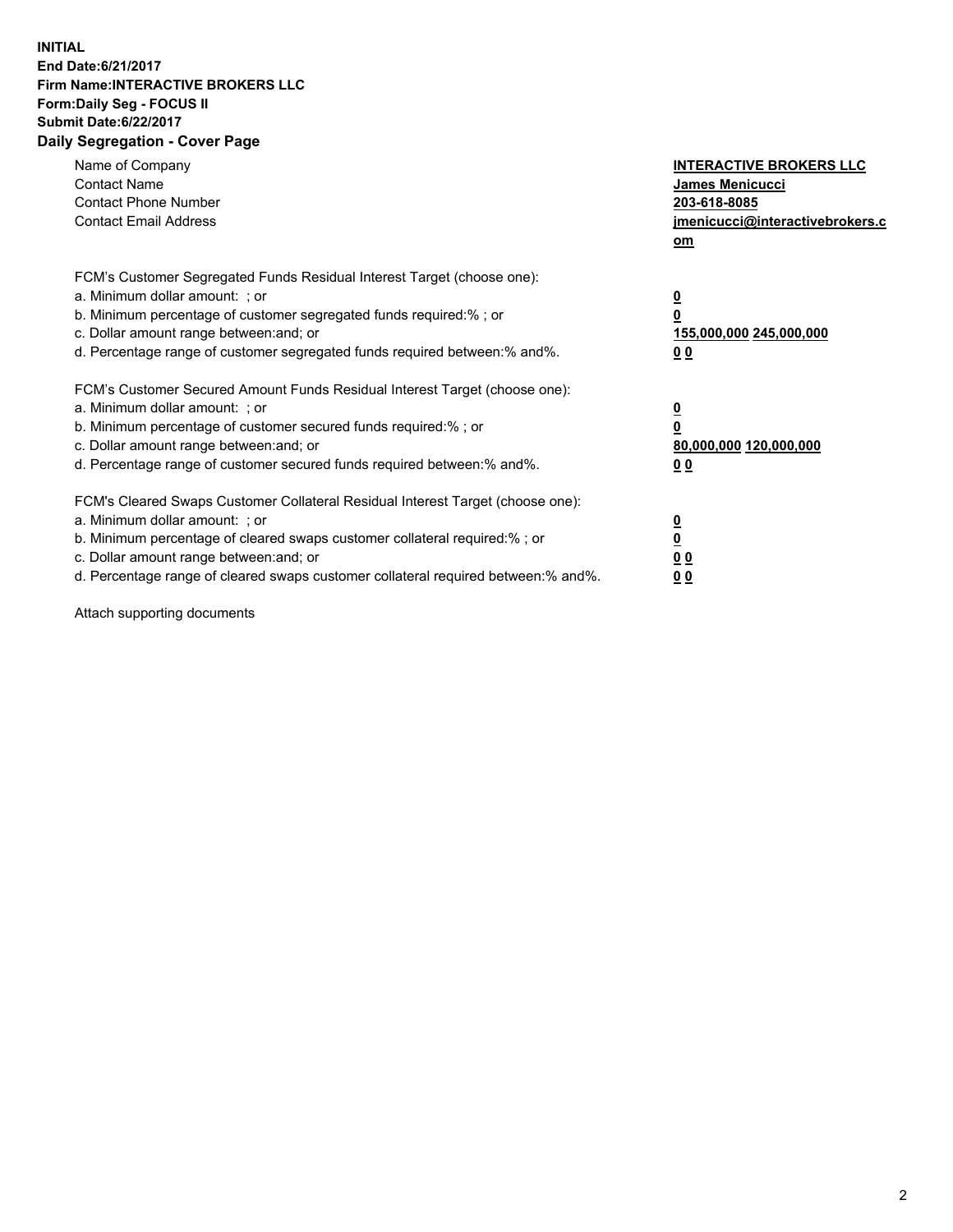## **INITIAL End Date:6/21/2017 Firm Name:INTERACTIVE BROKERS LLC Form:Daily Seg - FOCUS II Submit Date:6/22/2017 Daily Segregation - Secured Amounts**

| Foreign Futures and Foreign Options Secured Amounts                                         |                                                                                                                                                                                                                                                                                                                                                                                                                                                                                                                                                                                                                                                                                                                                                                                                                                                                                                                                                                                                                                                                                                                                                                                                                                                                                                                                                                           |
|---------------------------------------------------------------------------------------------|---------------------------------------------------------------------------------------------------------------------------------------------------------------------------------------------------------------------------------------------------------------------------------------------------------------------------------------------------------------------------------------------------------------------------------------------------------------------------------------------------------------------------------------------------------------------------------------------------------------------------------------------------------------------------------------------------------------------------------------------------------------------------------------------------------------------------------------------------------------------------------------------------------------------------------------------------------------------------------------------------------------------------------------------------------------------------------------------------------------------------------------------------------------------------------------------------------------------------------------------------------------------------------------------------------------------------------------------------------------------------|
| Amount required to be set aside pursuant to law, rule or regulation of a foreign            | $0$ [7305]                                                                                                                                                                                                                                                                                                                                                                                                                                                                                                                                                                                                                                                                                                                                                                                                                                                                                                                                                                                                                                                                                                                                                                                                                                                                                                                                                                |
| government or a rule of a self-regulatory organization authorized thereunder                |                                                                                                                                                                                                                                                                                                                                                                                                                                                                                                                                                                                                                                                                                                                                                                                                                                                                                                                                                                                                                                                                                                                                                                                                                                                                                                                                                                           |
| Net ledger balance - Foreign Futures and Foreign Option Trading - All Customers             |                                                                                                                                                                                                                                                                                                                                                                                                                                                                                                                                                                                                                                                                                                                                                                                                                                                                                                                                                                                                                                                                                                                                                                                                                                                                                                                                                                           |
| A. Cash                                                                                     | 354,836,047 [7315]                                                                                                                                                                                                                                                                                                                                                                                                                                                                                                                                                                                                                                                                                                                                                                                                                                                                                                                                                                                                                                                                                                                                                                                                                                                                                                                                                        |
| B. Securities (at market)                                                                   | $0$ [7317]                                                                                                                                                                                                                                                                                                                                                                                                                                                                                                                                                                                                                                                                                                                                                                                                                                                                                                                                                                                                                                                                                                                                                                                                                                                                                                                                                                |
| Net unrealized profit (loss) in open futures contracts traded on a foreign board of trade   | <u>-5,816,094</u> [7325]                                                                                                                                                                                                                                                                                                                                                                                                                                                                                                                                                                                                                                                                                                                                                                                                                                                                                                                                                                                                                                                                                                                                                                                                                                                                                                                                                  |
| Exchange traded options                                                                     |                                                                                                                                                                                                                                                                                                                                                                                                                                                                                                                                                                                                                                                                                                                                                                                                                                                                                                                                                                                                                                                                                                                                                                                                                                                                                                                                                                           |
|                                                                                             | 63,203 [7335]                                                                                                                                                                                                                                                                                                                                                                                                                                                                                                                                                                                                                                                                                                                                                                                                                                                                                                                                                                                                                                                                                                                                                                                                                                                                                                                                                             |
| b. Market value of open contracts granted (sold) on a foreign board of trade                | -20,628 [7337]                                                                                                                                                                                                                                                                                                                                                                                                                                                                                                                                                                                                                                                                                                                                                                                                                                                                                                                                                                                                                                                                                                                                                                                                                                                                                                                                                            |
|                                                                                             | 349,062,528 [7345]                                                                                                                                                                                                                                                                                                                                                                                                                                                                                                                                                                                                                                                                                                                                                                                                                                                                                                                                                                                                                                                                                                                                                                                                                                                                                                                                                        |
| Account liquidating to a deficit and account with a debit balances - gross amount           | 3,550 [7351]                                                                                                                                                                                                                                                                                                                                                                                                                                                                                                                                                                                                                                                                                                                                                                                                                                                                                                                                                                                                                                                                                                                                                                                                                                                                                                                                                              |
| Less: amount offset by customer owned securities                                            | 0 [7352] 3,550 [7354]                                                                                                                                                                                                                                                                                                                                                                                                                                                                                                                                                                                                                                                                                                                                                                                                                                                                                                                                                                                                                                                                                                                                                                                                                                                                                                                                                     |
|                                                                                             | 349,066,078 [7355]                                                                                                                                                                                                                                                                                                                                                                                                                                                                                                                                                                                                                                                                                                                                                                                                                                                                                                                                                                                                                                                                                                                                                                                                                                                                                                                                                        |
| Method (add lines 4 and 5)                                                                  |                                                                                                                                                                                                                                                                                                                                                                                                                                                                                                                                                                                                                                                                                                                                                                                                                                                                                                                                                                                                                                                                                                                                                                                                                                                                                                                                                                           |
| Greater of amount required to be set aside pursuant to foreign jurisdiction (above) or line | 349,066,078 [7360]                                                                                                                                                                                                                                                                                                                                                                                                                                                                                                                                                                                                                                                                                                                                                                                                                                                                                                                                                                                                                                                                                                                                                                                                                                                                                                                                                        |
| 6.                                                                                          |                                                                                                                                                                                                                                                                                                                                                                                                                                                                                                                                                                                                                                                                                                                                                                                                                                                                                                                                                                                                                                                                                                                                                                                                                                                                                                                                                                           |
|                                                                                             |                                                                                                                                                                                                                                                                                                                                                                                                                                                                                                                                                                                                                                                                                                                                                                                                                                                                                                                                                                                                                                                                                                                                                                                                                                                                                                                                                                           |
| Cash in banks                                                                               |                                                                                                                                                                                                                                                                                                                                                                                                                                                                                                                                                                                                                                                                                                                                                                                                                                                                                                                                                                                                                                                                                                                                                                                                                                                                                                                                                                           |
| A. Banks located in the United States                                                       | 60,957,787 [7500]                                                                                                                                                                                                                                                                                                                                                                                                                                                                                                                                                                                                                                                                                                                                                                                                                                                                                                                                                                                                                                                                                                                                                                                                                                                                                                                                                         |
| B. Other banks qualified under Regulation 30.7                                              | 0 [7520] 60,957,787 [7530]                                                                                                                                                                                                                                                                                                                                                                                                                                                                                                                                                                                                                                                                                                                                                                                                                                                                                                                                                                                                                                                                                                                                                                                                                                                                                                                                                |
| Securities                                                                                  |                                                                                                                                                                                                                                                                                                                                                                                                                                                                                                                                                                                                                                                                                                                                                                                                                                                                                                                                                                                                                                                                                                                                                                                                                                                                                                                                                                           |
|                                                                                             | 343,601,775 [7540]                                                                                                                                                                                                                                                                                                                                                                                                                                                                                                                                                                                                                                                                                                                                                                                                                                                                                                                                                                                                                                                                                                                                                                                                                                                                                                                                                        |
|                                                                                             | 0 [7560] 343,601,775 [7570]                                                                                                                                                                                                                                                                                                                                                                                                                                                                                                                                                                                                                                                                                                                                                                                                                                                                                                                                                                                                                                                                                                                                                                                                                                                                                                                                               |
|                                                                                             |                                                                                                                                                                                                                                                                                                                                                                                                                                                                                                                                                                                                                                                                                                                                                                                                                                                                                                                                                                                                                                                                                                                                                                                                                                                                                                                                                                           |
|                                                                                             | $0$ [7580]                                                                                                                                                                                                                                                                                                                                                                                                                                                                                                                                                                                                                                                                                                                                                                                                                                                                                                                                                                                                                                                                                                                                                                                                                                                                                                                                                                |
|                                                                                             | $0$ [7590]                                                                                                                                                                                                                                                                                                                                                                                                                                                                                                                                                                                                                                                                                                                                                                                                                                                                                                                                                                                                                                                                                                                                                                                                                                                                                                                                                                |
|                                                                                             | $0$ [7600]                                                                                                                                                                                                                                                                                                                                                                                                                                                                                                                                                                                                                                                                                                                                                                                                                                                                                                                                                                                                                                                                                                                                                                                                                                                                                                                                                                |
|                                                                                             | $0$ [7610]                                                                                                                                                                                                                                                                                                                                                                                                                                                                                                                                                                                                                                                                                                                                                                                                                                                                                                                                                                                                                                                                                                                                                                                                                                                                                                                                                                |
|                                                                                             | 0 [7615] 0 [7620]                                                                                                                                                                                                                                                                                                                                                                                                                                                                                                                                                                                                                                                                                                                                                                                                                                                                                                                                                                                                                                                                                                                                                                                                                                                                                                                                                         |
|                                                                                             |                                                                                                                                                                                                                                                                                                                                                                                                                                                                                                                                                                                                                                                                                                                                                                                                                                                                                                                                                                                                                                                                                                                                                                                                                                                                                                                                                                           |
|                                                                                             | $0$ [7640]                                                                                                                                                                                                                                                                                                                                                                                                                                                                                                                                                                                                                                                                                                                                                                                                                                                                                                                                                                                                                                                                                                                                                                                                                                                                                                                                                                |
|                                                                                             | $0$ [7650]                                                                                                                                                                                                                                                                                                                                                                                                                                                                                                                                                                                                                                                                                                                                                                                                                                                                                                                                                                                                                                                                                                                                                                                                                                                                                                                                                                |
|                                                                                             | $0$ [7660]                                                                                                                                                                                                                                                                                                                                                                                                                                                                                                                                                                                                                                                                                                                                                                                                                                                                                                                                                                                                                                                                                                                                                                                                                                                                                                                                                                |
|                                                                                             | $0$ [7670]                                                                                                                                                                                                                                                                                                                                                                                                                                                                                                                                                                                                                                                                                                                                                                                                                                                                                                                                                                                                                                                                                                                                                                                                                                                                                                                                                                |
|                                                                                             | 0 [7675] 0 [7680]                                                                                                                                                                                                                                                                                                                                                                                                                                                                                                                                                                                                                                                                                                                                                                                                                                                                                                                                                                                                                                                                                                                                                                                                                                                                                                                                                         |
|                                                                                             |                                                                                                                                                                                                                                                                                                                                                                                                                                                                                                                                                                                                                                                                                                                                                                                                                                                                                                                                                                                                                                                                                                                                                                                                                                                                                                                                                                           |
|                                                                                             | 75,573,956 [7700]                                                                                                                                                                                                                                                                                                                                                                                                                                                                                                                                                                                                                                                                                                                                                                                                                                                                                                                                                                                                                                                                                                                                                                                                                                                                                                                                                         |
|                                                                                             | $0$ [7710]                                                                                                                                                                                                                                                                                                                                                                                                                                                                                                                                                                                                                                                                                                                                                                                                                                                                                                                                                                                                                                                                                                                                                                                                                                                                                                                                                                |
|                                                                                             | -492,246 [7720]                                                                                                                                                                                                                                                                                                                                                                                                                                                                                                                                                                                                                                                                                                                                                                                                                                                                                                                                                                                                                                                                                                                                                                                                                                                                                                                                                           |
|                                                                                             | 63,203 [7730]                                                                                                                                                                                                                                                                                                                                                                                                                                                                                                                                                                                                                                                                                                                                                                                                                                                                                                                                                                                                                                                                                                                                                                                                                                                                                                                                                             |
|                                                                                             | -20,628 [7735] 75,124,285 [7740]                                                                                                                                                                                                                                                                                                                                                                                                                                                                                                                                                                                                                                                                                                                                                                                                                                                                                                                                                                                                                                                                                                                                                                                                                                                                                                                                          |
|                                                                                             | 0 [7760]                                                                                                                                                                                                                                                                                                                                                                                                                                                                                                                                                                                                                                                                                                                                                                                                                                                                                                                                                                                                                                                                                                                                                                                                                                                                                                                                                                  |
|                                                                                             | $0$ [7765]                                                                                                                                                                                                                                                                                                                                                                                                                                                                                                                                                                                                                                                                                                                                                                                                                                                                                                                                                                                                                                                                                                                                                                                                                                                                                                                                                                |
|                                                                                             | 479,683,847 [7770]                                                                                                                                                                                                                                                                                                                                                                                                                                                                                                                                                                                                                                                                                                                                                                                                                                                                                                                                                                                                                                                                                                                                                                                                                                                                                                                                                        |
| Page 1 from Line 8)                                                                         | 130,617,769 [7380]                                                                                                                                                                                                                                                                                                                                                                                                                                                                                                                                                                                                                                                                                                                                                                                                                                                                                                                                                                                                                                                                                                                                                                                                                                                                                                                                                        |
| Management Target Amount for Excess funds in separate section 30.7 accounts                 | 80,000,000 [7780]                                                                                                                                                                                                                                                                                                                                                                                                                                                                                                                                                                                                                                                                                                                                                                                                                                                                                                                                                                                                                                                                                                                                                                                                                                                                                                                                                         |
| Excess (deficiency) funds in separate 30.7 accounts over (under) Management Target          | 50,617,769 [7785]                                                                                                                                                                                                                                                                                                                                                                                                                                                                                                                                                                                                                                                                                                                                                                                                                                                                                                                                                                                                                                                                                                                                                                                                                                                                                                                                                         |
|                                                                                             | a. Market value of open option contracts purchased on a foreign board of trade<br>Net equity (deficit) (add lines 1. 2. and 3.)<br>Amount required to be set aside as the secured amount - Net Liquidating Equity<br>FUNDS DEPOSITED IN SEPARATE REGULATION 30.7 ACCOUNTS<br>A. In safekeeping with banks located in the United States<br>B. In safekeeping with other banks qualified under Regulation 30.7<br>Equities with registered futures commission merchants<br>A. Cash<br><b>B.</b> Securities<br>C. Unrealized gain (loss) on open futures contracts<br>D. Value of long option contracts<br>E. Value of short option contracts<br>Amounts held by clearing organizations of foreign boards of trade<br>A. Cash<br><b>B.</b> Securities<br>C. Amount due to (from) clearing organization - daily variation<br>D. Value of long option contracts<br>E. Value of short option contracts<br>Amounts held by members of foreign boards of trade<br>A. Cash<br><b>B.</b> Securities<br>C. Unrealized gain (loss) on open futures contracts<br>D. Value of long option contracts<br>E. Value of short option contracts<br>Amounts with other depositories designated by a foreign board of trade<br>Segregated funds on hand<br>Total funds in separate section 30.7 accounts<br>Excess (deficiency) Set Aside for Secured Amount (subtract line 7 Secured Statement |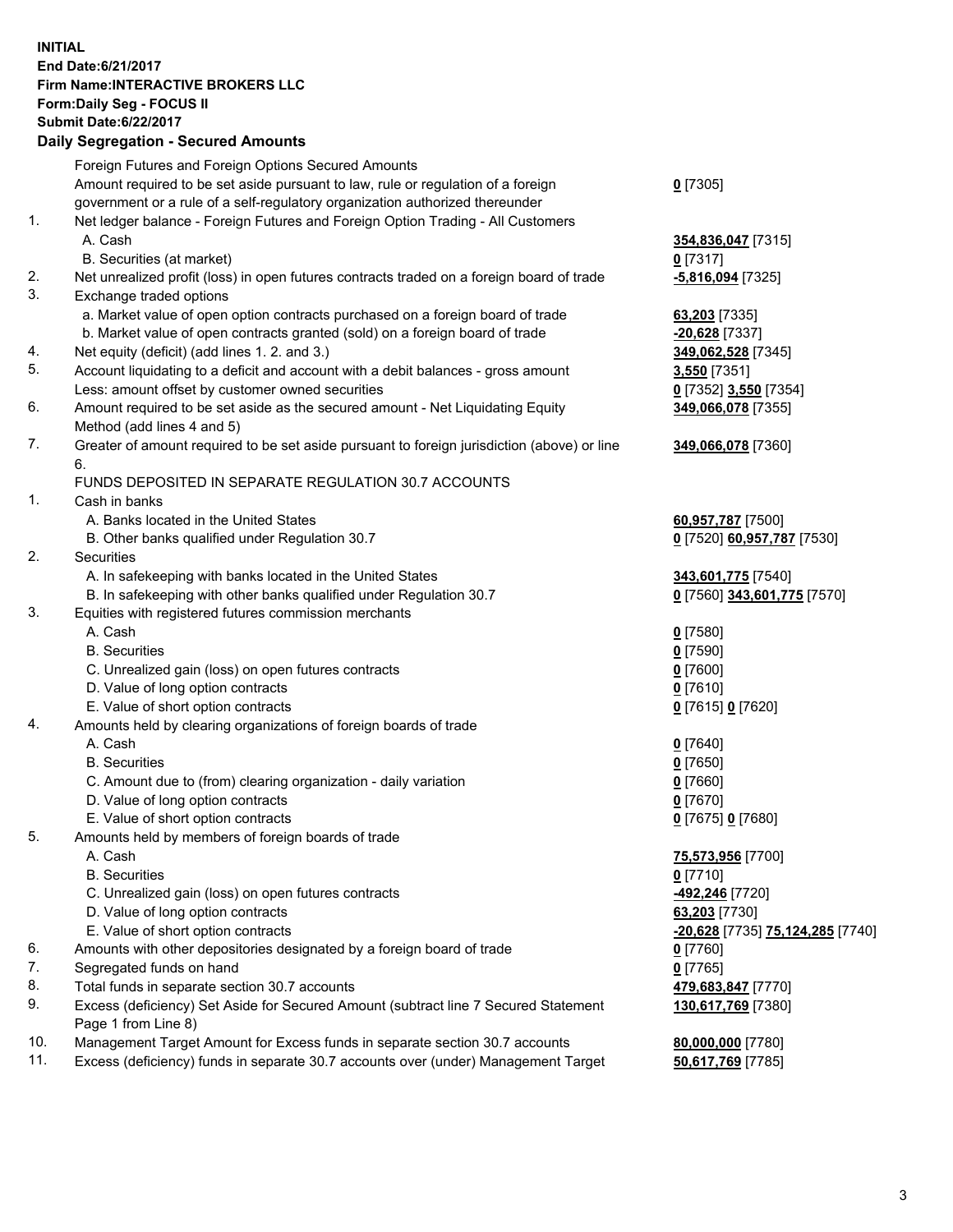**INITIAL End Date:6/21/2017 Firm Name:INTERACTIVE BROKERS LLC Form:Daily Seg - FOCUS II Submit Date:6/22/2017 Daily Segregation - Segregation Statement** SEGREGATION REQUIREMENTS(Section 4d(2) of the CEAct) 1. Net ledger balance A. Cash **4,075,636,957** [7010] B. Securities (at market) **0** [7020] 2. Net unrealized profit (loss) in open futures contracts traded on a contract market **-39,958,885** [7030] 3. Exchange traded options A. Add market value of open option contracts purchased on a contract market **222,998,335** [7032] B. Deduct market value of open option contracts granted (sold) on a contract market **-327,280,218** [7033] 4. Net equity (deficit) (add lines 1, 2 and 3) **3,931,396,189** [7040] 5. Accounts liquidating to a deficit and accounts with debit balances - gross amount **219,137** [7045] Less: amount offset by customer securities **0** [7047] **219,137** [7050] 6. Amount required to be segregated (add lines 4 and 5) **3,931,615,326** [7060] FUNDS IN SEGREGATED ACCOUNTS 7. Deposited in segregated funds bank accounts A. Cash **579,339,113** [7070] B. Securities representing investments of customers' funds (at market) **2,370,589,400** [7080] C. Securities held for particular customers or option customers in lieu of cash (at market) **0** [7090] 8. Margins on deposit with derivatives clearing organizations of contract markets A. Cash **24,412,135** [7100] B. Securities representing investments of customers' funds (at market) **1,287,071,442** [7110] C. Securities held for particular customers or option customers in lieu of cash (at market) **0** [7120] 9. Net settlement from (to) derivatives clearing organizations of contract markets **-10,816,797** [7130] 10. Exchange traded options A. Value of open long option contracts **222,999,737** [7132] B. Value of open short option contracts **-327,275,914** [7133] 11. Net equities with other FCMs A. Net liquidating equity **0** [7140] B. Securities representing investments of customers' funds (at market) **0** [7160] C. Securities held for particular customers or option customers in lieu of cash (at market) **0** [7170] 12. Segregated funds on hand **0** [7150] 13. Total amount in segregation (add lines 7 through 12) **4,146,319,116** [7180] 14. Excess (deficiency) funds in segregation (subtract line 6 from line 13) **214,703,790** [7190] 15. Management Target Amount for Excess funds in segregation **155,000,000** [7194]

16. Excess (deficiency) funds in segregation over (under) Management Target Amount Excess

**59,703,790** [7198]